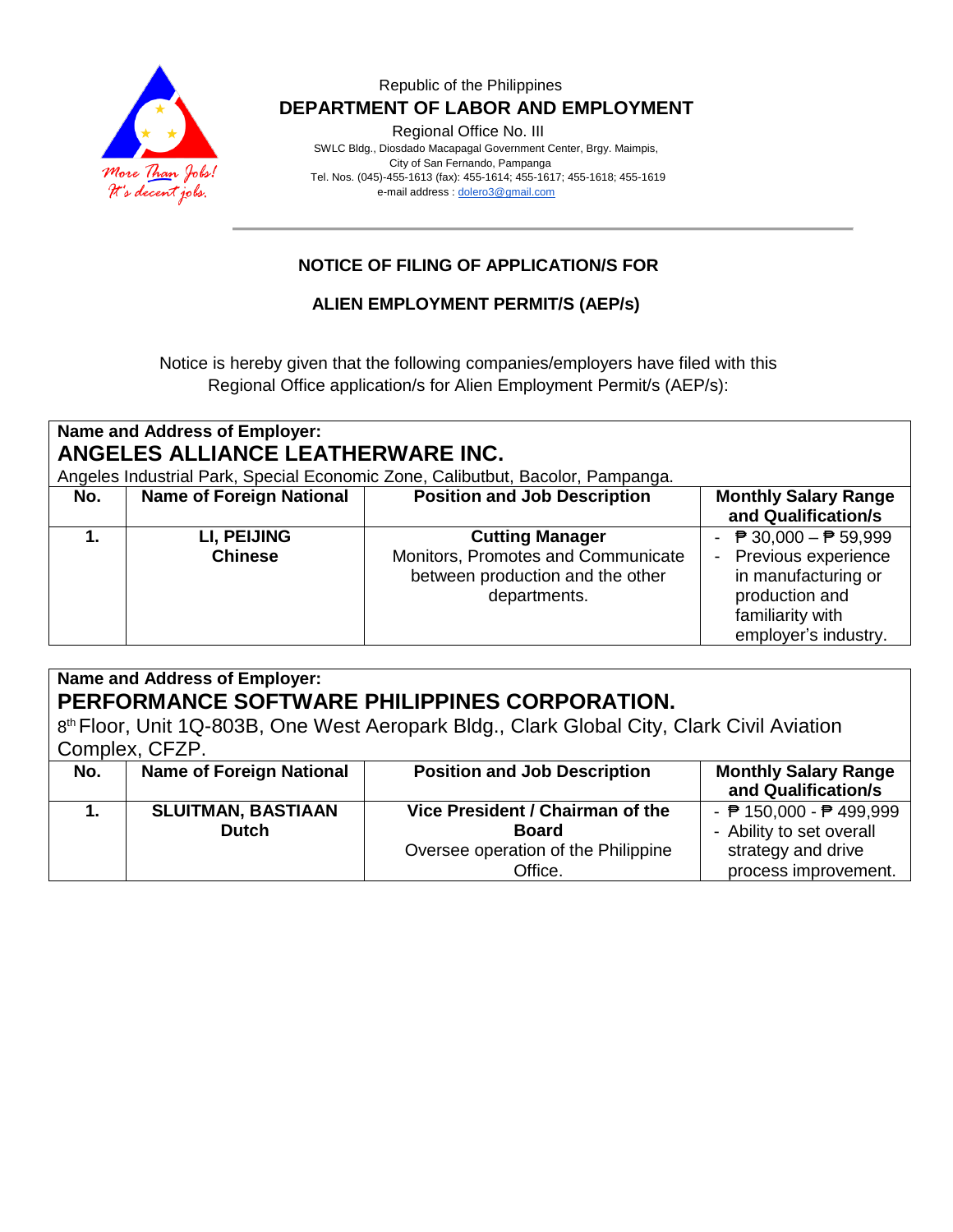

### Republic of the Philippines  **DEPARTMENT OF LABOR AND EMPLOYMENT**

Regional Office No. III

 SWLC Bldg., Diosdado Macapagal Government Center, Brgy. Maimpis, City of San Fernando, Pampanga Tel. Nos. (045)-455-1613 (fax): 455-1614; 455-1617; 455-1618; 455-1619 e-mail address [: dolero3@gmail.com](mailto:dolero3@gmail.com)

**Name and Address of Employer: EXE ENGINEERING SERVICE AND SOLUTIONS.** Upper Biaan, Brgy. Biaan, Mariveles, Bataan. **No.** | Name of Foreign National | Position and Job Description | Monthly Salary Range **and Qualification/s 1. LIAO, JEN-HAO Taiwanese SCADA Supervisor** Computer Based monitoring and control system. - ₱ 30,000 - ₱ 59,999 - With years of experience. - With excellent written and verbal communications **2. WANG, CHENG-YEH Taiwanese SCADA Supervisor** Computer Based monitoring and control - ₱ 30,000 - ₱ 59,999 - With years of

| Name and Address of Employer:<br>PHILIPPINE CHUANGXIN INDUSTRIAL CO. INC.<br>Unit D-1 & 2 Greemiles Cmpd., Sta. Rosa 1, Marilao, Bulacan. |                                    |                                                                                         |                                                                                                 |
|-------------------------------------------------------------------------------------------------------------------------------------------|------------------------------------|-----------------------------------------------------------------------------------------|-------------------------------------------------------------------------------------------------|
| No.                                                                                                                                       | <b>Name of Foreign National</b>    | <b>Position and Job Description</b>                                                     | <b>Monthly Salary Range</b><br>and Qualification/s                                              |
|                                                                                                                                           | <b>GAO, YONG</b><br><b>Chinese</b> | <b>Production Staff</b><br>Working on production line and meeting<br>production target. | - $\overline{P}$ 30,000 - $\overline{P}$ 59,999<br>- Ability to follow<br>direction accurately. |

system.

experience.

and verbal

- With excellent written

| Name and Address of Employer:<br>EDGE SOFT GOOD SOLUTION INC.<br>Mindanao Avenue, Phase II, Freeport Area of Bataan, Mariveles, Bataan. |                                 |                                                                                     |                                                                                                             |
|-----------------------------------------------------------------------------------------------------------------------------------------|---------------------------------|-------------------------------------------------------------------------------------|-------------------------------------------------------------------------------------------------------------|
| No.                                                                                                                                     | <b>Name of Foreign National</b> | <b>Position and Job Description</b>                                                 | <b>Monthly Salary Range</b><br>and Qualification/s                                                          |
|                                                                                                                                         | <b>CHOI, JONGNAM</b><br>Korean  | <b>Printing Engineer</b><br>Responsible for all development of<br>printing project. | - $\overline{P}$ 30,000 - $\overline{P}$ 59,999<br>- Preferably with<br>experience in printing<br>operation |

|     |                                                              |                                        | communications                                  |
|-----|--------------------------------------------------------------|----------------------------------------|-------------------------------------------------|
|     |                                                              |                                        |                                                 |
|     | Name and Address of Employer:                                |                                        |                                                 |
|     | PHILIPPINE CHUANGXIN INDUSTRIAL CO. INC.                     |                                        |                                                 |
|     | Unit D-1 & 2 Greemiles Cmpd., Sta. Rosa 1, Marilao, Bulacan. |                                        |                                                 |
| No. | <b>Name of Foreign National</b>                              | <b>Position and Job Description</b>    | <b>Monthly Salary Range</b>                     |
|     |                                                              |                                        | and Qualification/s                             |
|     | <b>GAO, YONG</b>                                             | <b>Production Staff</b>                | - $\overline{P}$ 30,000 - $\overline{P}$ 59,999 |
|     | <b>Chinese</b>                                               | Working on production line and meeting | - Ability to follow                             |
|     |                                                              | production target.                     | direction accurately.                           |